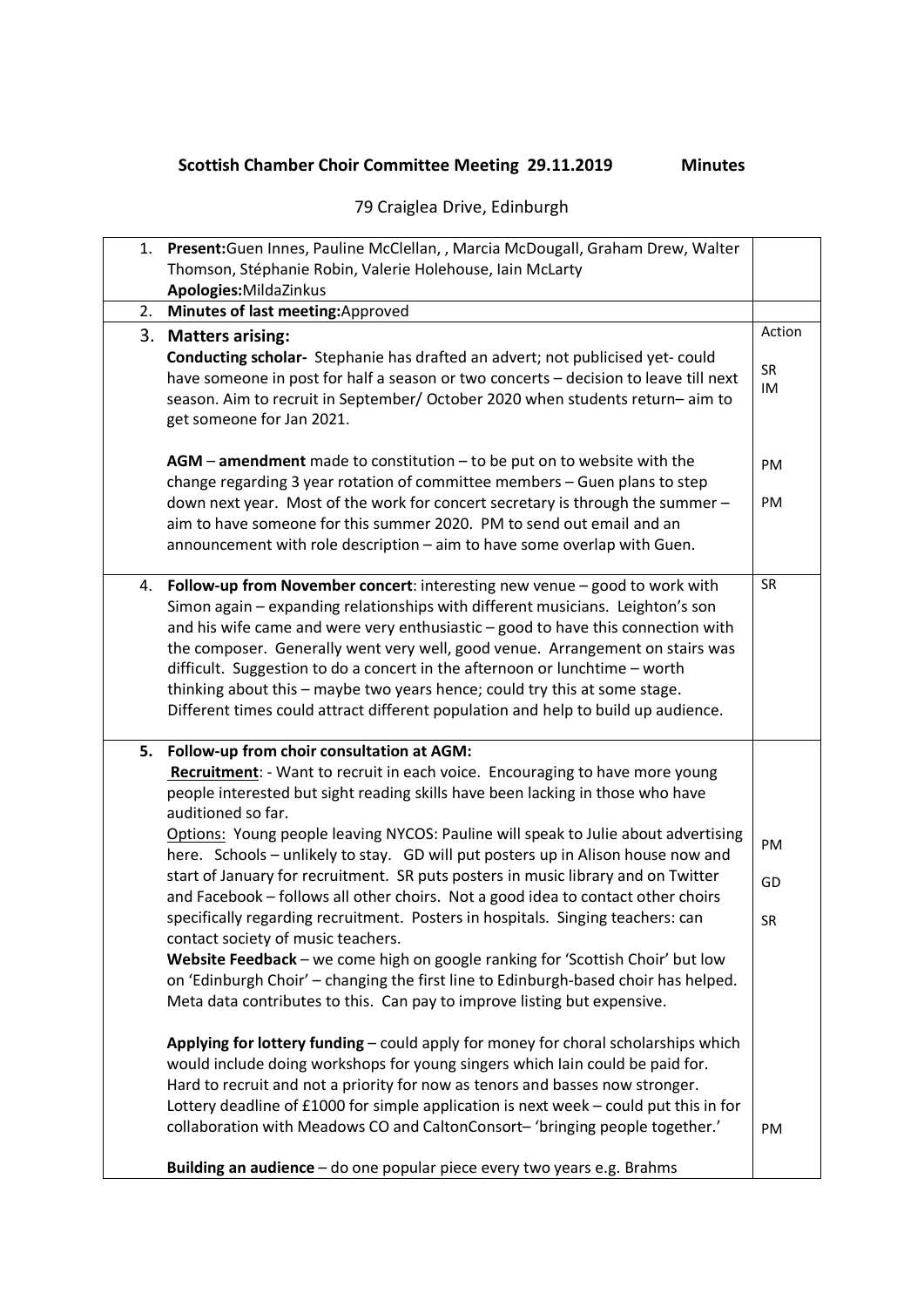|    | Venue $-$ single venue suggested $-$ agreed at meeting this is not ideal as good to<br>have different venues and towns.<br>Avoiding clashes with other choirs - music library has a diary but most choirs like<br>to do concerts at the same time. Next year's schedule is a bit different.<br>Collecting information from the audienceeg email addresses - have done this in<br>the past; not very successful. Would need an extra person for front of house to do<br>this - would need to ask personally.<br>Choir activities: e.g. carol singing for charity - could be done in small groups -<br>private events; or at a Mall. Perform at an art gallery or 'interesting place' e.g.<br>Portrait gallery - but free; could try different things. With a youth choir/come and<br>sing events. Vocal weekend workshop at a big house - Amy to investigate.<br>Social events - could do a hill walk in summer; ceilidh/ Burn's supper - not much<br>enthusiasm for the latter two                                                                                             | SR<br>PM to<br>ask<br>Amy |
|----|--------------------------------------------------------------------------------------------------------------------------------------------------------------------------------------------------------------------------------------------------------------------------------------------------------------------------------------------------------------------------------------------------------------------------------------------------------------------------------------------------------------------------------------------------------------------------------------------------------------------------------------------------------------------------------------------------------------------------------------------------------------------------------------------------------------------------------------------------------------------------------------------------------------------------------------------------------------------------------------------------------------------------------------------------------------------------------|---------------------------|
| 6. | Next year's schedule: - music has been decided. March concert - programme<br>notes discussed. Aim of this concert is to publicise ourselves - should have a good<br>programme to include words of the songs, short biographies and something about<br>International Women's Day, but not necessarily much about the pieces as lain<br>could introduce them. Women's day is a good advertising draw. Concert costing<br>£230 for music so far plus Iain's fee. Could do one programme between two<br>rather than one each. Usually get a good audience there (120-150). Agreed to do<br>20 posters and lots of social media with a digital version of the poster but no flyers.<br>We have advertising arrangements with other choirs but we may not have<br>arrangements yet. SR will check with MT about advertisements.                                                                                                                                                                                                                                                      | SR<br>SR                  |
|    | Concerts at Limekilns and Biggar - Cost: Biggar - a percentage of the concert<br>takings, Limekilns £20. Estimated audiences 80-100. Need to recoup £900 from<br>these concerts - if not will eat into running costs of choir. Need to ask Biggar<br>minister's wife about rehearsal for 3.30-5.30. Need time to eat. PM will contact<br>Biggar about use of church hall for choir between rehearsal and concert - we could<br>hire the hall for £15/per hour or perhaps stay in the church. PM will ask for details<br>of this and an idea of the contribution they wish for. The minister's wife happy to<br>put up concert posters; Catriona to put concert posters up on Facebook - SR will<br>ask Catriona to do this, JM will write an article for local paper. Marcia will organise<br>publicity in Limekilns and surrounds and will ask Fife members to distribute posters<br>and flyers nearer the time. Martin has a website advertising Fife music. Limekilns<br>church booked for rehearsal and will be available between. MM to organise local<br>venue for food. | PM<br>SR.<br>JM<br>MM     |
|    | June Music: Theme of Farewell Parry: Songs of Farewell, TavernerSong for Athene,<br>Whitaker When David Heard<br>Mon 15 <sup>th</sup> June: Guen will book rehearsal space. Could be partially social time<br>depending on how the previous concert went.                                                                                                                                                                                                                                                                                                                                                                                                                                                                                                                                                                                                                                                                                                                                                                                                                      | GI                        |
| 7. | Brahms Requiem update: WT circulated a basic agreement regarding a memo of<br>understanding - basic terms from Making Music website. Steering committee has<br>been identified - needs to be an agreement about respective responsibilities of<br>the musical directors and the conductor e.g. - who takes musical decisions and<br>whether there will be joint rehearsals, who books venues and soloists, which<br>chorus master is going to take it and who is the main leader. IM said this doesn't<br>necessarily need to be in the written agreement but they would decide between                                                                                                                                                                                                                                                                                                                                                                                                                                                                                        |                           |